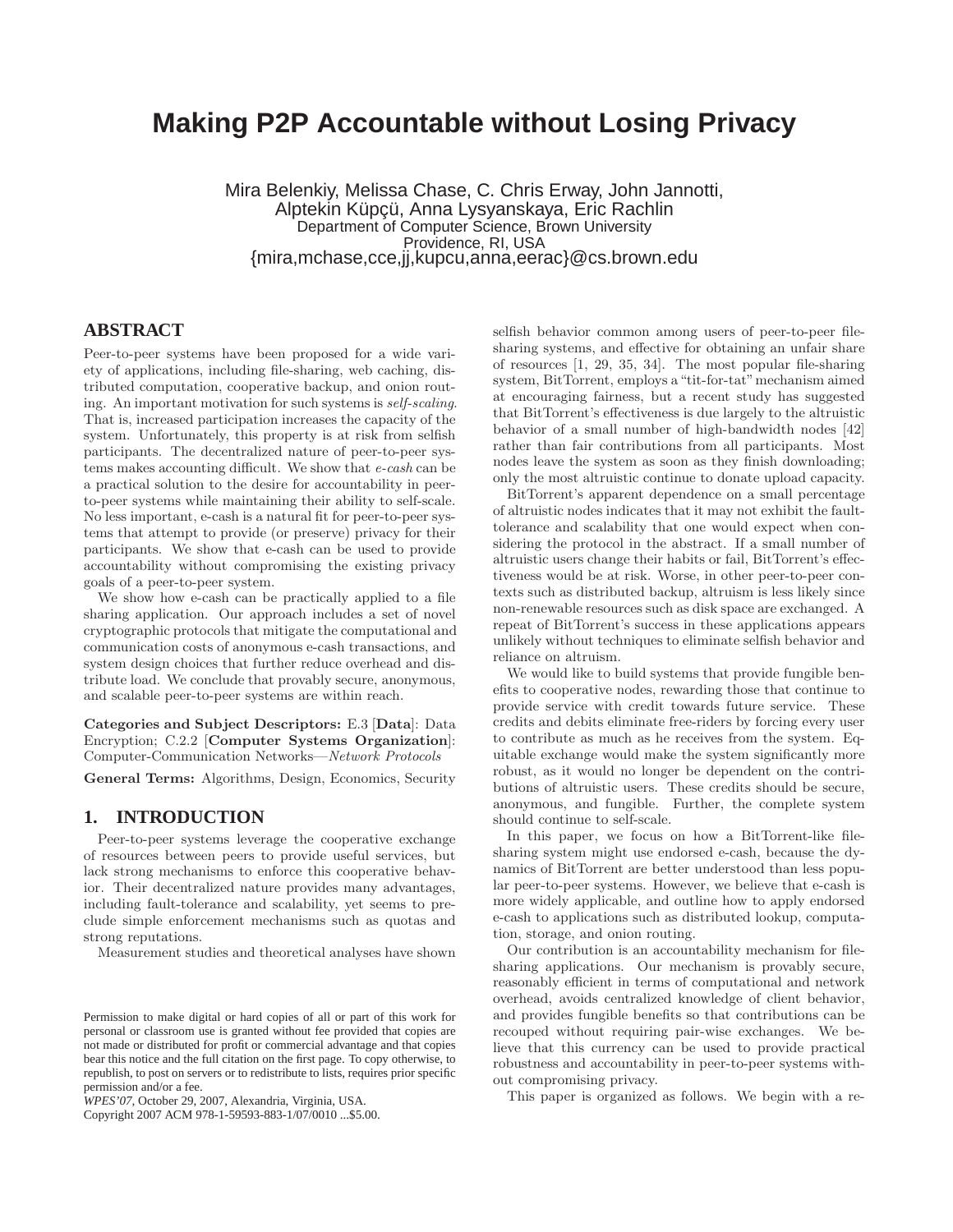view of fairness and incentives in BitTorrent in Section 2. We review the requirements on our currency and introduce endorsed e-cash in Section 3. The application of our accounting mechanism to BitTorrent-like systems is described in 4. Our novel protocols for buying and bartering data are presented in Section 5. In Section 6 we evaluate the performance costs of our privacy goals, and describe practical measures to mitigate them, providing simulations to measure their effectiveness. We discuss economic issues introduced by our currency-based design in Section 7. Other possible applications of e-cash to distributed systems are described in Section 8. We provide an overview of related work in reputation and currency-based resource allocation in Section 9. Finally, we conclude in Section 10.

# **2. BACKGROUND**

To motivate our call for better accountability in peer-topeer systems, we consider the popular file distribution system BitTorrent [15].

BitTorrent. A BitTorrent download begins with a metadata file, or torrent, listing the name and size of the file(s) for distribution, the hash value of each data block (typically sized 64KB–2MB) needed to assemble the file(s), and the address of a tracker assigned to manage the swarm of participants. A node enters the network by announcing itself to the centralized tracker server. The tracker's reply provides the Internet addresses of a random subset of active nodes.

Using this list, a node makes neighbors by attempting to directly connect to other nodes. Upon connecting, neighbors start to exchange block-availability advertisements and issue block requests, using a local "rarest-first" heuristic designed to improve data availability. Nodes typically maintain many neighbor connections, but at each round upload requested blocks only to a handful of unchoked neighbors, selecting those that have recently provided the fastest rate of service. The rest are choked until the next round, typically ten seconds later, when they will be re-evaluated for reciprocation.

Incentives. BitTorrent relies on a tit-for-tat bandwidth reciprocity mechanism whereby cooperative nodes are rewarded for uploading by their neighbors, who *unchoke* them. Thus nodes are encouraged to upload to their neighbors, since doing so offers the possibility of faster download rates. However, there are still opportunities for selfishness [42, 34] and free-riding [29, 35]. In search of ever-better neighbors, nodes select two at random for optimistic unchoking every three rounds; this also helps to bootstrap new users, who may not have enough data to reciprocate. Once a download is complete, nodes receive no benefit from participating, and most depart [42]; nodes that persist become altruistic seeders. By providing unaccounted service, both optimistic unchoking and seeding may potentially enable free-riding.

The tracker has limited ability to perform resource accounting: when nodes periodically re-announce themselves (e.g., to check for new nodes), they report the total amount of data uploaded and downloaded for the torrent so far. Online communities have emerged around registration-only trackers that enforce sharing ratios by totaling user activity across multiple torrents, leading to increased seeding activity [3]. However, the basis for these ratios comes from self-reported client data and can be trivially forged [35, 25].

Fairness and performance. Studies have found the titfor-tat choking mechanism highly effective in discouraging free-riding, encouraging the clustering of similar-bandwidth peers, and fully utilizing participants' uplink bandwidth.

Legout  $et \ al.$  [32] highlight these properties through experiments on PlanetLab, limiting each node's maximum upload rate to define different classes of participation. Their measurements show that, in a "flash crowd" scenario with a fast seed, nodes are more likely to exchange data with neighbors of their own class, forming similar-bandwidth clusters. This follows from the intuition that, to a faster node, a slower neighbor's unchokes are less useful, so are less often reciprocated. As a result, higher-class participants are rewarded with faster downloads. The simulation-based study of Bharambe et al. [6] also finds the choking mechanism effective in fully utilizing upload bandwidth.

However, both studies also provide evidence that high uplink utilization (and the resultant fast average download times) comes at the expense of *fairness*: fast nodes typically contribute much more data than they upload. In [6] the authors find that in heterogeneous settings, some highbandwidth nodes upload more than seven times more data than they download. The experiments of [32] also observe similar unfairness, and show it is exacerbated as clustering breaks down in the presence of a slow seed. Piatek et al. [42] observe and model unfairness as altruism—their term for any data uploaded in excess of that downloaded—which they exploit with a selfish client implementation.

Unfairness can be partially explained by the slow search process nodes undertake when looking for better neighbors, with optimistic unchokes occurring only once every 30 seconds. Converging on a set of similar-bandwidth peers in a large, high-churn torrent may take a long time (or forever), and along the way many high-capacity nodes provide unmetered service to slower neighbors [42]. In response, [6] considers modifying the tracker, allowing it to induce clustering by matching similar-bandwidth nodes. The authors report that reducing bandwidth-mismatched pairings leads to improvements in both uplink utilization and fairness.

This has led some researchers to design alternate choking mechanisms that provide stronger fairness to participants. A strict block-level tit-for-tat choking policy, bounding the number of excess blocks transferred to a neighbor without reciprocation, is considered as a replacement for the default rate-based policy in [6]. It is shown to reduce unfairness at the expense of lower average upload utilization, slowing overall performance (though its performance fares better in conjunction with a bandwidth-matching tracker, or at high node degree). Fan et al. [20] present an analytical model characterizing the design space of rate assignment strategies in BitTorrent-like systems, demonstrating a fundamental trade-off between optimal performance and fairness.

We aim to provide strong fairness with e-cash, incentivizing user contributions with fungible credits redeemable for future service. This approach offers benefits beyond even an optimally fair local barter policy: currency fungibility allows nodes to participate fairly without the constraint of mutual coincidences required by bartering. However, requiring strict data volume fairness may fundamentally change BitTorrent's performance. Free-riders accustomed to unmetered service from altruistic nodes would instead be required to contribute at least as many resources as they use. Though a currency-based approach would clearly eliminate free-riding (by requiring nodes to contribute enough service to maintain financial solvency), it may impact performance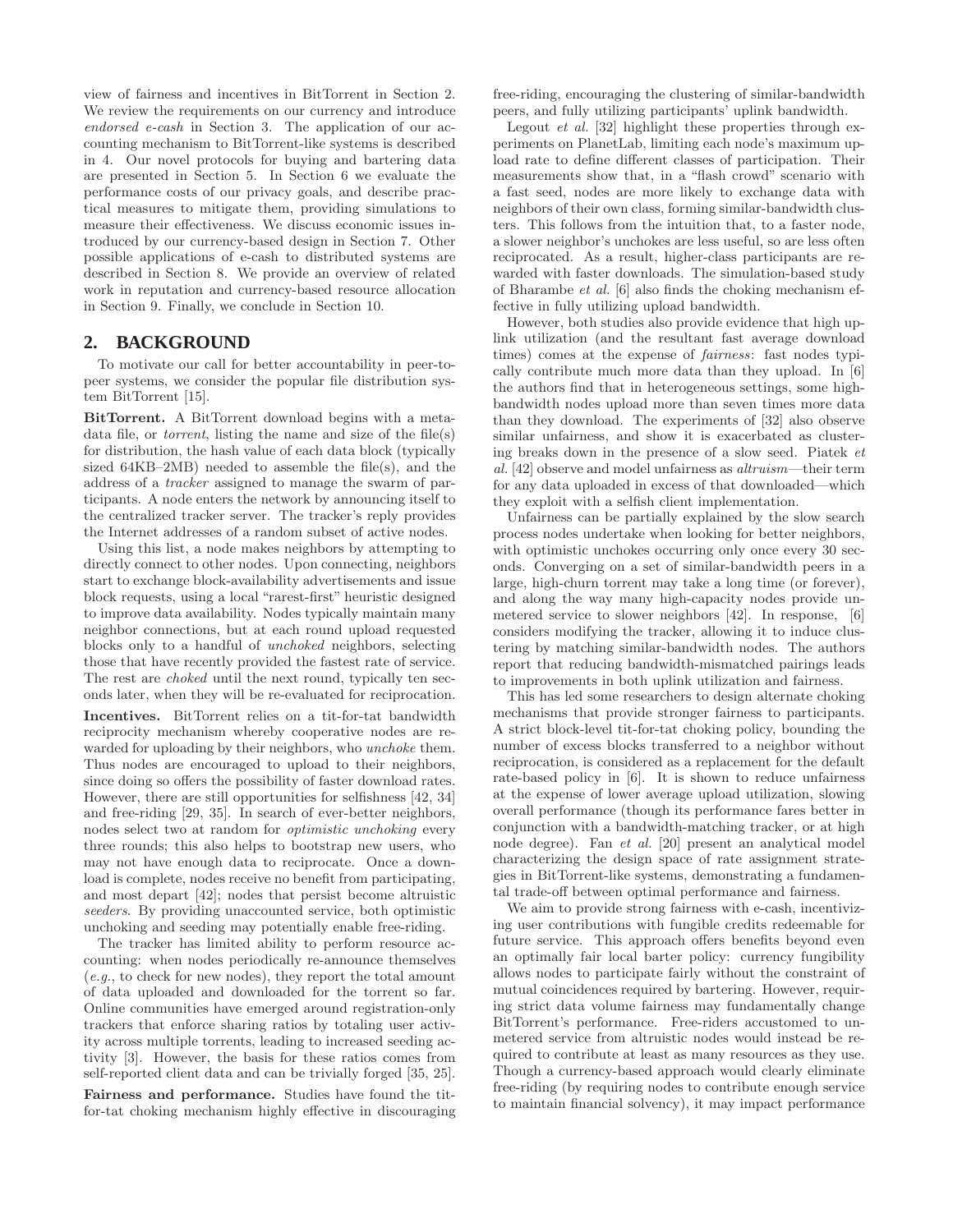by limiting the amount of altruism available for slow nodes. This may lead some to ask why strong accounting, or even fairness, is desirable.

We argue that fairness is essential to providing scalable incentives for greater participation. Dependence on a beneficent minority makes a system more vulnerable to failure and performance less predictable. Fair incentives are especially important in systems like BitTorrent, where users can select their level of contribution. Presented with a system that does not provide service in proportion to one's contribution, a user will rationally prefer to provide less service, rather than waste resources for diminishing gains. Further, users may wish to avoid a system perceived as unable to prevent "selfish" or free-riding activity; the availability of software for this purpose [42, 35, 25] reinforces this view. In contrast, strict fairness is simple to understand and leverages the contributions of all users, not just the fastest and kindest. We believe that a system based on this idea—that all nodes contribute at least what resources they use—provides incentives inherently more scalable than one that allows free-riding.

#### **3. OVERVIEW OF E-CASH**

We need to choose an appropriate currency to incentivize peer-to-peer systems. The currency must be fungible: a user must be able to be paid for service and spend this payment for service from any other user. The payment protocol should ensure a fair exchange of money for the content: either the seller gets paid and the user gets the content, or neither of them gets anything. Users should be able to spend the currency *anonymously*: there should be no way to link an e-coin to the user that spent it, even if the bank colludes with all sellers. The currency must also be unforgeable: users should not be able to forge money (or at least be caught and punished when they try). Finally, we want our currency to be efficiently implementable.

#### **3.1 E-cash**

One currency that satisfies all our requirements is  $e\text{-}cash$ [12, 13], which offers the following properties:

Anonymity. E-cash ensures that it is impossible to trace an e-coin to the user who spent it, even when the bank colludes with all the sellers. It is not even possible to tell if two different e-coins were spent by the same user. The only exception is if a user tries to double-spend an e-coin. In this case, the bank can learn the identity of a cheater (and in some cases even trace all e-coins the dishonest user ever spent), and punish him accordingly.

Unforgeability. A dishonest user might try to spend the same e-coin more than once. The simplest solution to this problem is to use on-line e-cash: the seller consults the bank during every transaction to ensure the promised e-coin is new. However, this approach places a heavy burden on the bank and compromises the privacy of the user (if a fair exchange fails, new e-coins can be linked to old ones), and thus is not preferable.

In off-line e-cash, a buyer and seller perform a transaction without consulting the bank. At some later point, the seller can deposit all of the coins he has received. The bank will then check whether any of these coins have been spent before. If a user spends the same e-coin more than once, the bank can use the forged e-coin to identify the user. We must note that, at this point, the user has already carried

out multiple transactions and obtained more content than to which he is entitled. It is up to the system to devise a punishment sufficient to deter forgery.

The bank can limit the ability of dishonest users to forge e-coins indefinitely, by publishing an Authorization List of users who are permitted to spend money off-line. The list would in reality be condensed to single value, called an accumulator [8]. Users can prove that they are in the accumulator without revealing their identities. As long as sellers receive frequent updates to the Authorization List, a user would not be able to double-spend many times. If a user double-spends, the bank can simply remove him from the accumulator and punish him (e.g., by banishing his account).

Fair exchange. To be useful in our system, the e-cash scheme must enable users to perform a fair exchange of ecoins for digital content. All fair exchange protocols require a trusted third party (TTP) that is responsible for resolving disputes. In our system, we refer to the TTP as the arbiter, to emphasize its potential difference from the bank. In an optimistic fair exchange protocol, the arbiter is only involved when one party cheats. There has been extensive prior work on fair exchange, however none of the existing protocols is sufficient for our application.

We need to provide a protocol for exchanging an e-coin for a file. Jakobson [28] and Reiter, Wang, and Wright [43] provide protocols for exchanging e-coins for data. However, with both the user loses his e-coin if the exchange fails. Asokan, Shoup and Waidner [4] provide a protocol which allows a user to reuse his e-coin after a failed exchange, but unlinkability is no longer guaranteed for the reused coin. Furthermore, all of the above work requires that e-coins be withdrawn one by one from the bank.

The best solution to date is Camenisch et al.'s endorsed ecash [9], which allows users to withdraw and store many coins at once, and to respend coins after failed exchanges with the guarantee that these coins will still be unlinkable. However, this protocol has the disadvantage that in case of a conflict, the arbiter must download and verify an entire file. We modify this protocol so that the arbiter only has to examine a short proof provided by one of the parties.

As generating e-coins is somewhat expensive, we also wish to provide a more efficient protocol for bartering files. There is no existing protocol that addresses this situation. Bao, Deng, and Mao [5] provide protocols for fair exchange of signatures, but not of other forms of data. Asokan *et al.* [4] provide a protocol for fair exchange of data, but they assume that there is an online verifier who verifies each block of an encrypted file and provides a signature on that file. We provide an efficient protocol which allows two users to exchange files given only that both know the correct hashes on those files. See section 5 for more details.

#### **3.2 Endorsed e-cash**

In endorsed e-cash, a central bank maintains an account for each user. Users can withdraw a wallet of multiple ecoins from the bank in one efficient operation. Users can spend their e-coins anonymously by performing an efficient fair exchange of e-coins for digital content. However, users must deposit e-coins they have earned back into their bank accounts before spending them again.

An endorsed e-cash transaction proceeds as follows: to spend an e-coin, the buyer chooses a random value, called the endorsement, and uses it to encrypt the e-coin to get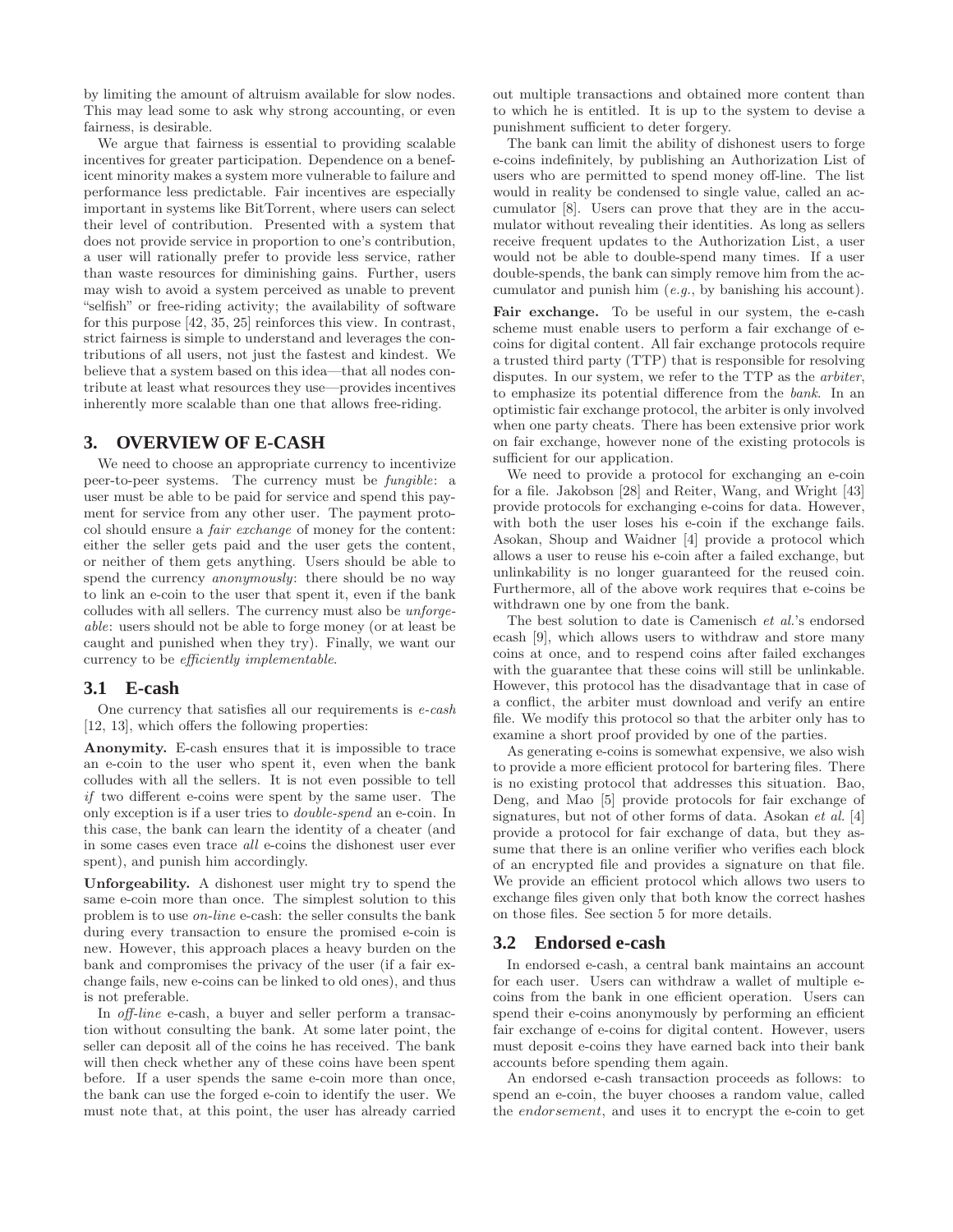coin′ . The buyer gives the seller coin′ , but retains the endorsement. The seller verifies that  $(1)$  coin' is a valid unendorsed e-coin and (2) the buyer knows an endorsement that will decrypt the e-coin. Once the seller is satisfied, the buyer and seller perform a fair exchange of the endorsement for the content. It is possible to simultaneously exchange several e-coins for multiple goods and services. If a fair exchange fails, the buyer re-encrypts the e-coin with a new randomly chosen endorsement'. The new coin" cannot be linked to the original coin, the previous  $coin'$ , or the user, unless the coin is double-spent.

Fair exchange. Endorsed e-cash allows us to perform an efficient optimistic fair exchange on e-coins, which is the unique feature of endorsed e-cash. We used endorsed e-cash to create two new fair exchange protocols, for buying and exchanging files, that place a significantly smaller load on the arbiter than prior work. To ensure fairness, the arbiter needs to (1) download the unendorsed e-coin (this requires it to download just one integer) and (2) verify that the seller's supplied content is correct. In the case of the buy protocol, the arbiter randomly tests parts of the file to verify correctness. In the case of the barter protocol, the aggrieved party supplies the arbiter with a short proof that a segment of the file is corrupted. The details of our new, efficient fair exchange protocol using endorsed e-cash is given in Section 5.

Enforceable contracts. Each endorsed e-coin is explicitly associated with a contract. Only the owner of the e-coin can create the contract. The buyer gives the contract to the seller along with the encrypted  $\overline{coin'}$ . The seller can either accept the terms of the contract and initiate the fair exchange protocol, or reject the contract and simply terminate. Endorsed e-cash [9] primarily use the contract to provide some necessary randomness for the e-coin. In this work, we explore how to use this contract to explicitly ensure fairness, via the arbiter. Our two new fair exchange protocols in Section 5 use specially structured contracts to allow peers to buy and exchange files. In Section 8, we explore how to use contracts to enforce fairness in distributed look-up, distributed storage, and distributed computation.

## **4. CURRENCY-BASED DESIGN**

We now describe a peer-to-peer content distribution system that uses e-cash to provide strong accountability. We draw inspiration from BitTorrent, but strengthen its loose barter accounting with two new protocols allowing a node to buy and barter encrypted data blocks from its neighbors. These protocols, detailed in Section 5, enable these transactions through the fair exchange of decryption keys for ecoins, or for other decryption keys.

## **4.1 Participants**

Bank and arbiter. Our design requires the existence of two trusted entities: a bank, which provides secure resource accounting, and an arbiter, which ensures the fair exchange of e-cash for data. These nodes are trusted to be fair, but otherwise are not trusted with private information, and may operate separately.

The bank maintains each user's bank account, handling and validating deposits and withdrawals. The centrallyadministered bank is also responsible for administering monetary policy, which we discuss in Section 7. For our application, a user's accumulated savings represents the amount of data uploaded in excess of that downloaded; it also bounds the maximum number of simultaneous buying and bartering transactions a user may undertake. Like the tracker, the bank cannot link activity between peers. The application of unlinkable currency makes BitTorrent's design—while not originally privacy-preserving—no less private by e-cash.

The arbiter protects the fair exchange of keys for e-coins by resolving aborted transactions in cases of node failure or intentional misbehavior. (We expect the prospect of future exchanges, especially in a system like BitTorrent that prizes high-bandwidth neighbors so highly, to be a strong incentive against the latter.) The arbiter seems well-suited for distribution: distributing it would require only the system's escrow key and a put/get database, similar to the design the email postage system DQE [48].

The introduction of these two centralized entities, required by our goals of secure accountability, may seem to contradict the fully decentralized nature of some peer-to-peer systems. But it fits our goal of enhancing the scalability of these systems with proper accounting. We note that previous work on incentives and accountability in P2P systems have also relied on centralized entities, whether by providing a central reputation service [7] or employing trusted agent(s) to punish misbehavior [33, 39]. BitTorrent also uses a trusted, centralized tracker to coordinate peer activity. These systems reinforce the view that the value of P2P design is in its scalability, not necessarily in its decentralized nature.

Users. Each user must establish an account with the bank before she can withdraw and deposit e-cash. Rather than provide new users with a starting balance, we look to social networks: new users are invited by friends with existing accounts, who transfer some e-cash from their own bank account to the invitee's account. This technique limits the utility of Sybil attacks [19]; we discuss bootstrapping new users further in Section 7.

Our protocols require users to deposit each earned coin before it can be re-spent, presenting a potential performance bottleneck. The computational requirements necessary for our cryptographic protocols may weigh heavily on both users and the bank; we describe practical approaches to lessening this burden in Section 6.

# **4.2 Interactions**

Obtaining blocks. Suppose Alice requests a block from Bob. Bob encrypts the block using a randomly chosen key, and sends the ciphertext to Alice. Alice responds with an unendorsed e-coin and a contract describing the file she wants. Having spent bandwidth on transferring the ciphertext, both parties now have an incentive to perform an optimistic fair exchange of the decryption key for the e-coin's endorsement. If Alice tries to avoid paying Bob, then Bob can give his key to the arbiter and prove that it decrypts the ciphertext correctly, as specified by the contract. The arbiter would endorse the e-coin for Bob. If Bob fails to give Alice a proper key, then neither Alice nor the arbiter will endorse the e-coin.

Alice and Bob may also barter blocks when mutual coincidence exists, e.g., when each has received the other's encrypted blocks. To begin, they exchange unendorsed ecoins, along with the coins' endorsements encrypted under escrow. They can now perform fair exchange for decryption keys indefinitely, with the escrowed coin as collateral. Details on both protocols are provided in Section 5.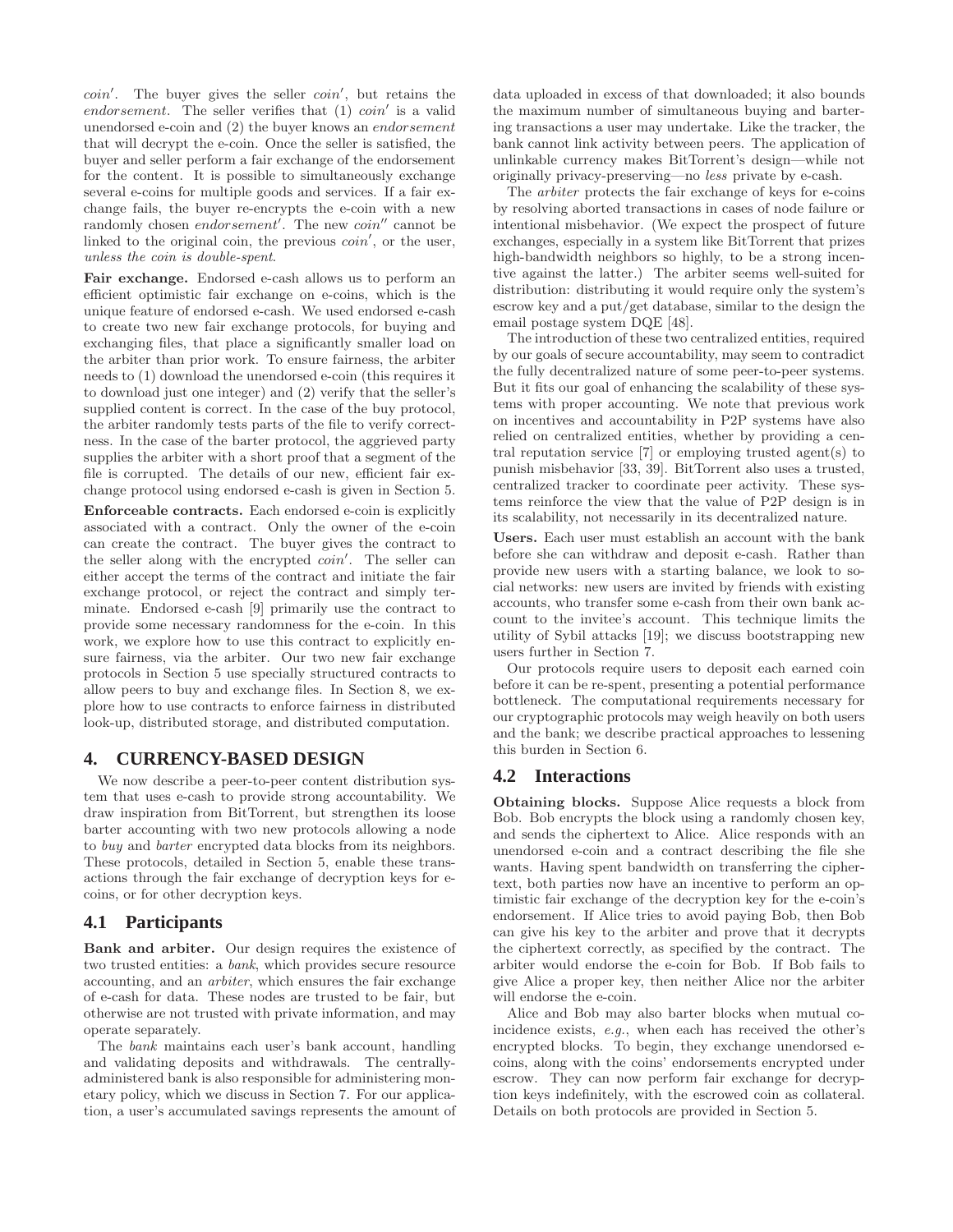These two protocols are designed to correspond with the unbalanced and balanced exchanges used in a system like BitTorrent. We envision their use as follows: instead of relying on altruism, nodes buy blocks at the outset, and later switch to bartering once they have acquired enough data to participate fully in the torrent. We describe in Section 6 how the performance benefits of bartering over buying provide sharing incentives. After completing, nodes may continue to sell blocks to earn credit for concurrent or future torrents.

Key to the suitability of our protocols for this use is how our design decouples data transfer from accounting: nodes download encrypted blocks and pay for decryption keys later. This allows us to accommodate the "optimistic" behavior inherent in BitTorrent's choking protocol, since a node may optimistically send neighbors encrypted blocks and reasonably expect to be paid for their keys later. A pair of nodes might delay reckoning debts some number of rounds in order to wait for reciprocation and bartering opportunities, or to improve performance by paying for multiple keys with higher-denomination coins. Section 6 examines this further.

# **5. BUYING AND BARTERING PROTOCOLS**

In this section, we present two new cryptographic protocols. In Section 5.1, we create a new fair exchange protocol that lets Alice buy a block of a file from Bob. In Section 5.2, we create a new fair exchange protocol that lets Alice and Bob trade two blocks: we call this process bartering. In both protocols, when users are honest, the arbiter will never be involved. If something goes wrong, the aggrieved party will ask the arbiter to resolve the dispute. In the barter protocol, this process is straightforward; in the buy protocol, conflict-resolution is more involved and we describe it in Section 5.3.

We minimize the amount of work the arbiter performs so that a few malicious users cannot overload it. Our buy protocol improves on the e-coin fair exchange protocols in Camenisch et al. [9] and Asokan et al. [4] because the arbiter never has to download the entire block (nor the encryption of it). Instead, the arbiter uses the VerifyKey protocol in Section 5.3 to randomly test the correctness of the block. Our barter protocol also improves on the Asokan et al. [4] digital content exchange protocol, which requires some trusted party to verify that each block is correct and to sign the encryption of each block together with the commitment to the encryption key. Our protocol only assumes that both parties know the desired hash of each block; thus no trusted signer is required. The barter protocol assumes that Alice and Bob maintain a continuous relationship; as a result, Alice and Bob only have to create one e-coin each to initiate a relationship, and can reuse the e-coins indefinitely.

Our protocol requires a symmetric block cipher: we write  $Enc_K(block)$  to denote encrypting block with key K;  $Dec_K(ctext)$  means decrypting *ctext* using key K. We assume that a block is large enough to be divided into chunks and  $Enc_K(block)$  encrypts each chunk separately. We also use verifiable escrow [10]:  $\text{Escrow}_{Arbiter}(data, contract)$  this encrypts *data* under the public-key of the arbiter. The decryption key to the escrow is a combination of the arbiter's secret-key and the *contract*; this lets the arbiter ensure he decrypts the escrow only when the terms of the *contract* have been fulfilled. Anybody who knows the arbiter's public-key and the contract can verify that the escrow is valid. Finally, we write  $\text{Commit}(data)$  to denote a commitment that can only be opened to data. In practice, these would be implemented as Pedersen commitments [41].

We use Merkle hash trees [38] to create short descriptions of a block (or ciphertext). We write MHash(block) to denote a Merkle hash of block. A person who knows the entire file can publish  $(\text{chunk}, \text{proof}, \text{MHash}(\text{block}))$  to prove that chunk is in (or is not in) block; proof is short, efficiently calculated, and includes the position of the chunk in the block. (We require a collision-resistant hash function h.)

## **5.1 How to buy a file**

We present our protocol that lets Alice buy a file block from Bob. Before the start of the protocol, Alice acquires  $bhash = MHash(block)$  from a trusted authority (*i.e.* tracker). Alice and Bob will agree on a timeout by when Bob must provide Alice with the block. The protocol works as follows:

- 1. Bob chooses a random key  $K$  and sends  $ctext =$  $Enc_K(block)$  to Alice.
- 2. Alice constructs an endorsed e-coin (coin', endorsement). Alice calculates  $chash = \text{MHash}(ctext)$ , chooses a random value r and calculates the exchange ID  $v = h(r)$ . Alice sets *contract* = (*bhash*, *chash*, *timeout*, *coin'*, *v*). She escrows the endorsement under the arbiter's publickey:  $\text{escrow} = \text{Escrow}_{Arbiter}(\text{endorsement}, \text{contract}).$ Alice sends Bob (coin', contract, escrow).
- 3. Bob verifies that  $\overline{(coin', contract, escrow)}$  is formed correctly. If he is satisfied, he establishes a secure connection to Alice using standard techniques and sends the key K. Otherwise, Bob terminates.
- 4. If Alice receives a K that lets her decrypt ctext correctly before timeout, she responds with endorsement. Otherwise, Alice waits until timeout and then calls AliceResolve $(r)$  on the arbiter, as in Algorithm 5.1.
- 5. If Bob does not receive a correct endorsement before timeout, he calls  $BobResolve(K, escrow, contract)$  on the arbiter, as in Algorithm 5.2.

We sketch why our protocol ensures a fair exchange. Suppose Alice wants to avoid paying. If Bob calls BobResolve before timeout, he is guaranteed to be paid, as long as the unendorsed e-coin is valid (recall that Alice cannot abort the protocol before timeout). If the unendorsed e-coin is invalid (either badly formed  $\overline{coin}'$  or incorrect  $\overline{contract}$ ), Bob would not accept it and terminate in step 4 without giving Alice the key K.

Suppose Bob wants to avoid giving Alice a correct key. If he calls BobResolve after timeout he will not get paid. If he calls BobResolve before timeout, due to the contract associated with the escrow, he can only get paid if he deposits the correct key  $K$ . Alice can then retrieve  $K$  at her convenience.

### **5.2 How to barter**

We present a new protocol that lets Alice and Bob perform a fair exchange of two files. The exchange proceeds in two phases. First, Alice and Bob give each other an unendorsed e-coin and an escrow of the endorsement. This establishes a collateral that an aggrieved party can collect if something goes wrong. In the second phase, Alice and Bob perform a fair exchange of the file. If the exchange fails, the wronged party can ask the arbiter to endorse the e-coin. As long as Alice and Bob are honest, they can continue in a bartering relationship indefinitely using the same e-coin as collateral.

Suppose Alice has  $block_A$  and she wants  $block_B$  which is owned by Bob. They both get  $hash_A = MHash(block_A),$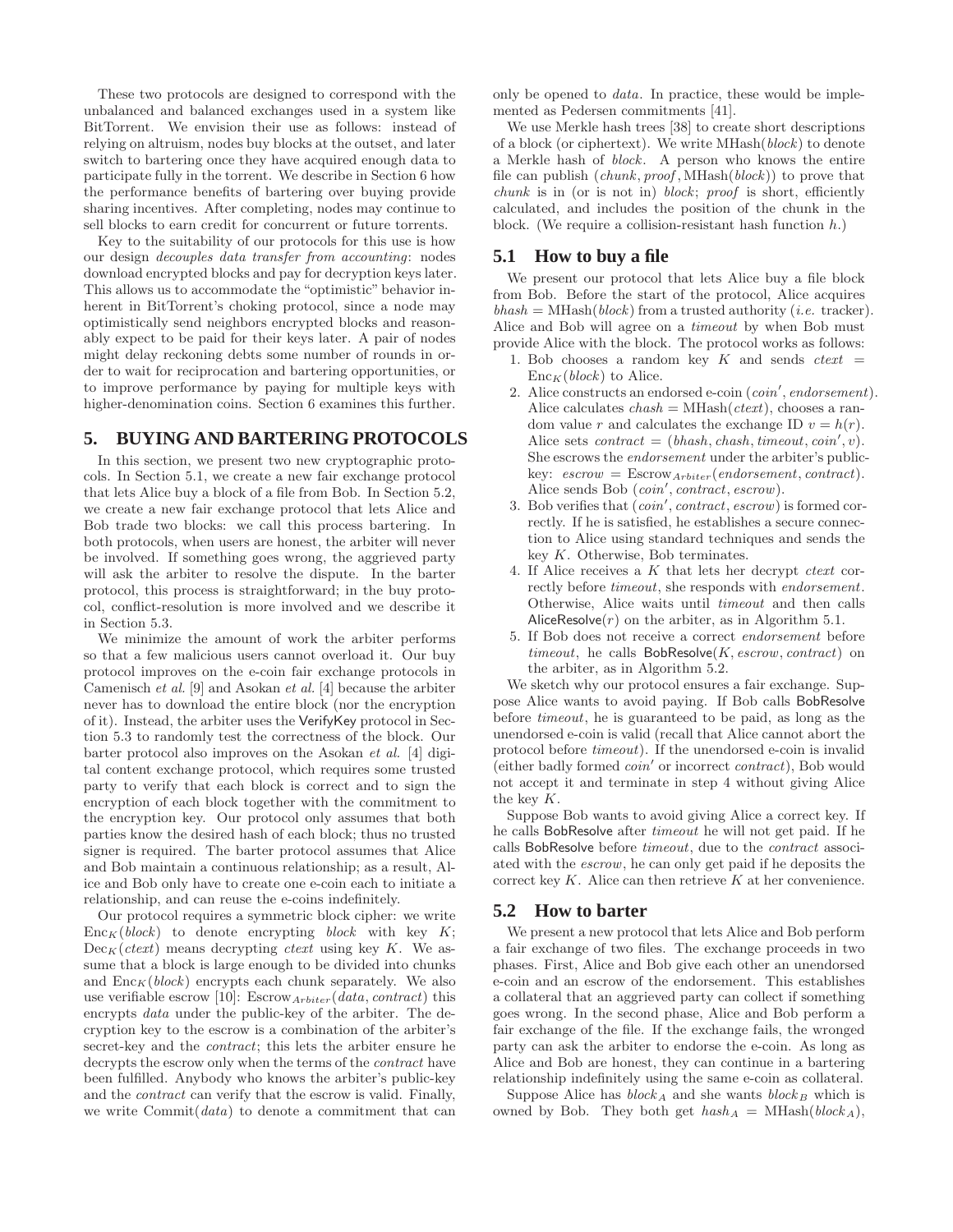$hash_B = \text{MHash}(block_B)$  from a trusted authority (*i.e.* the tracker). They perform the exchange as follows:

- 1. Alice chooses a new signing key  $(sk_{\mathcal{A}}, pk_{\mathcal{A}})$  and gives  $pk_A$  to Bob. Bob does the same, responding with  $pk_B$ .
- 2. Alice creates an endorsed e-coin  $(coin'_A, endorsement)$ and calculates  $\textit{escrow}_A = \text{Escrow}_{Arbiter}(\textit{endorsement},$ contract), where the contract states that the arbiter can endorse  $coin'$  for anyone who presents some  $contract'$ that is (1) signed by  $pk_A$  and (2) whose terms are fulfilled. Alice gives  $(coin'_A, escrow_A)$  to Bob, who performs the corresponding operation and gives Alice  $(coin'_B, escrow_B).$
- 3. Alice calculates a ciphertext  $ctext_A$  and a commitment to the decryption key  $K'_A = \text{Commit}(K_A)$ . Alice gives  $(ctext_A, K'_A)$  to Bob. Bob similarly computes  $(\text{ctext}_B, \overset{\sim}{K_B})$  and gives it to Alice.
- 4. Alice and Bob both compute  $contract' = (pk_{Arbiter}, pk_{A},$  $K'_A$ , MHash( $ctext_A$ ), hash<sub>A</sub>, pk<sub>B</sub>,  $K'_B$ , MHash( $ctext_B$ ),  $hash_B$ ). This contract states that to collect collateral, one of two conditions must be met: (1) the owner of  $pk_{\mathcal{B}}$  can prove that the opening of  $K'_{\mathcal{A}}$  does not decrypt a ciphertext corresponding to  $MHash(ctext_A)$  to a plaintext corresponding to  $hash_A$ , or  $(2)$  the owner of  $pk_{\mathcal{A}}$  can prove that the opening of  $K'_{B}$  does not decrypt a ciphertext corresponding to  $MHash(ctext_B)$ to a plaintext corresponding to  $hash_B$ . This can be proved using standard techniques from Merkle hashes.
- 5. Alice gives Bob her signature on contract′ and Bob gives Alice his signature on contract′ .
- 6. Alice and Bob execute a fair exchange protocol where Alice gets  $K_B$  (the opening of  $K'_B$ ) and Bob gets  $K_A$ (the opening of  $K'_A$ ). This can be done using Asokan et al. fair exchange [4].
- 7. If  $K_B$  does not decrypt ctext<sub>B</sub> correctly, Alice goes to the arbiter with the signed *contract'*, *escrow*<sub>B</sub>,  $K_B$ , a proof showing that  $ctext_B$  did not decrypt correctly, and a proof that she knows the secret key corresponding to  $pk_A$ . The arbiter would give Alice the endorsement to Bob's e-coin and his signature on the e-coin. Alice can bring the endorsed e-coin to the bank and deposit it in her account. Bob would do the same if  $K_A$  is incorrect.

Note: Showing that  $ctext_B$  does not decrypt correctly can be done efficiently. Alice gives the arbiter the signed  $contract', K_B$ , and a *chunk* that does not decrypt correctly. The arbiter can check that  $K_B$  is the promised opening of  $K'_B$ . Then the arbiter can test if (1) *chunk* is in *ctext<sub>B</sub>*, (2)  $MHash(ctext_B)$  is in chash<sub>B</sub> and (3)  $Dec_{K_B}(chunk)$  is not in  $hash_B$ .

Steps 1 and 2 of the protocol only have to be done once to establish a bartering relationship between Alice and Bob. Subsequently, Alice and Bob can perform steps 3–7 to exchange a block. The bartering protocol has more efficient conflict resolution. If Bob cheats Alice, Alice can show the arbiter which chunk decrypted incorrectly. As a result, (1) conflict resolution is more efficient and (2) a cheating Bob is caught with overwhelming probability. Finally, we note that, bartering two files is more efficient for the users than executing two purchase protocols; this is because the Asokan et al [4] fair exchange only has to be performed once instead of twice (per block). This is true even if Alice and Bob decide to preserve anonymity by using new signing keys and e-coins each time they exchange files.

#### Algorithm 5.1: AliceResolve, run by the arbiter

**Input:** Exchange ID  $r$  (ensures only Alice can resolve)  $v \leftarrow h(r);$ if  $\langle v, K \rangle \in DB$  then send  $K$  to Alice. end

| <b>Algorithm 5.2</b> : BobResolve, run by the arbiter                   |
|-------------------------------------------------------------------------|
| <b>Input:</b> key $K$ , <i>escrow</i> , and contract $\{bhash, chash\}$ |
| <i>timeout, coin', v</i> } ) (all sent by Bob)                          |
| if $currentTime < timeout$ then                                         |
| $endorsement \leftarrow$ Decrypt( $escrow$ );                           |
| <b>if</b> endorsement not valid for coin' then                          |
| return error.                                                           |
| end                                                                     |
| Run VerifyKey with Bob for $K$ , using $(bhash, chash)$                 |
| from the contract. $//$ ensures Alice sent them                         |
| if K verifies then                                                      |
| add < v, K > to DB.                                                     |
| send <i>endorsement</i> to Bob.                                         |
| else                                                                    |
| return error.                                                           |
| end                                                                     |
| end                                                                     |
|                                                                         |

The main security challenge is to ensure that Alice cannot deposit the e-coin she put up for collateral (and that Bob cannot deposit his collateral e-coin). We have to make an assumption about the endorsed e-cash deposit protocol: the bank can verify the contract associated with an endorsed e-coin. Specifically, the bank will have to verify that the arbiter signed the e-coin (the arbiter's signing key is included in the contract, so the bank does not have to know the arbiter's identity in advance). As a result, to deposit the ecoin under contract′ , Alice has to get the arbiter's signature. Alice cannot enforce clause (1) of the contract because she does not know Bob's secret key. Alice can enforce clause (2) only if Bob cheats, in which case she is entitled to get her e-coin back. The only other option Alice has is to deposit her e-coin under a new contract. If Alice does this, and Bob later deposits the endorsed e-coin under the old contract, the bank will see that Alice double-spent an e-coin. Due to the construction of endorsed e-cash, if the same e-coin is deposited under two different contracts, the bank can trace the owner of the e-coin. Thus Alice cannot deposit her own collateral e-coin unless Bob cheats. The same argument shows that Bob also cannot deposit his own collateral e-coin unless Alice cheats.

#### **5.3 How to resolve disputes**

We give a protocol that lets a seller prove to the arbiter that he provided the buyer with the correct ciphertext and decryption key.

Recall that when Bob calls BobResolve in Algorithm 5.2, he has to prove to the arbiter that he has provided it with the correct key. Specifically, he has to show that  $K$  decrypts  $ctext = c_0 ||c_1|| \dots ||c_n$  to  $block = b_0 ||b_1|| \dots ||b_n$ , where  $ctext$ is in chash and block is in bhash. Bob and the arbiter execute VerifyKey, as shown in Algorithm 5.3.

Algorithm VerifyKey will detect if chunk  $c_i$  does not decrypt correctly. We call such a chunk corrupted. If Bob cor-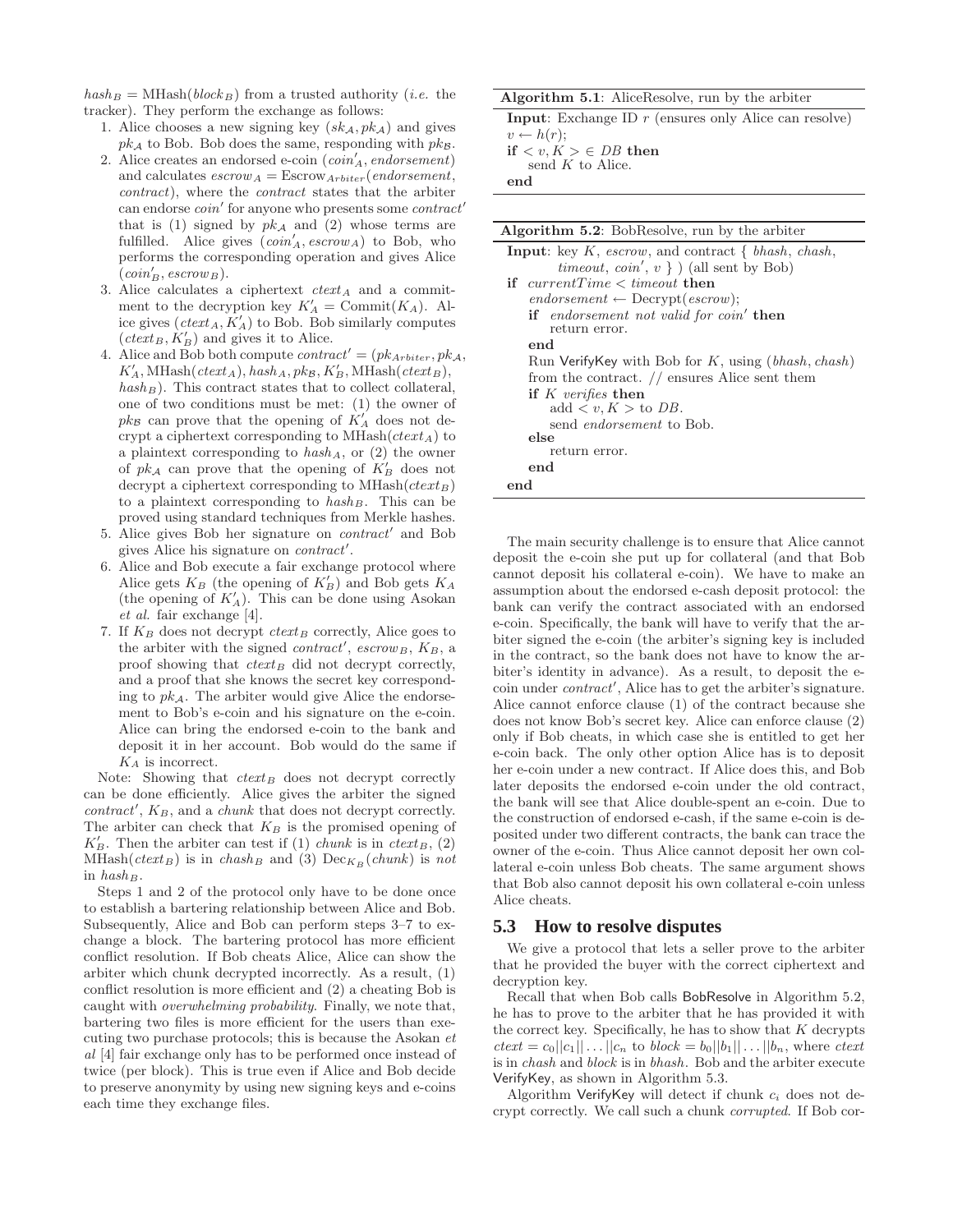#### Algorithm 5.3: VerifyKey

| <b>Arbiter's Input:</b> Two Merkle hashes <i>bhash</i> and                        |
|-----------------------------------------------------------------------------------|
| $chash$ , key $K$                                                                 |
| <b>Bob's Input:</b> Ciphertext $c_0  \dots  c_n$ , key K                          |
| Step 1: Arbiter's challenge                                                       |
| The arbiter sends Bob a set of indices I.                                         |
| Step 2: Bob's response                                                            |
| Bob replies with $(c_i, \text{cproof}_i, \text{bproof}_i)$ for every $i \in I$ ,  |
| where $\textit{cproof}_i$ proves that $c_i$ is the Merkle tree                    |
| corresponding to <i>chash</i> and $bproofi$ proves that                           |
| $b_i = \text{Dec}_K(c_i)$ is in the Merkle tree corresponding to                  |
| bhash.                                                                            |
| Step 3: Verification                                                              |
| The arbiter <i>accepts</i> the key if Bob responds with                           |
| valid $(c_i, \text{cproof}_i, \text{bproof}_i)$ for every $i \in I$ , and rejects |
| otherwise.                                                                        |

rupts an nth fraction of the chunks, and the arbiter verifies k chunks, then the arbiter will catch Bob with probability  $1 - (1 - n)^k$ . Suppose Bob corrupts 10% of the chunks. To catch Bob with 90% probability, the arbiter needs to check 22 chunks; to catch Bob with 80% probability, the arbiter needs to check 16 chunks. This approach might not deter a malicious Bob who just wants to perform a denial of service attack. However, a selfish Bob who wants to try to get paid for a bad file block would be deterred. This is good enough for our purposes.

## **6. EVALUATION**

The requirements of anonymity and security that we have placed on our currency and associated protocols impose computational and communication overheads. This section describes these overheads, and explains how they can be mitigated by careful system design.

Cost of privacy. Our design assumes that users value the privacy of their interactions in peer-to-peer systems, and would thus prefer not to use an accounting system that might record an audit trail of all user transactions. We assessed the cost of this privacy by comparing our protocol with a simpler contract fair exchange, as in [4]. There, the contract specifies that the buyer pays an e-coin to the seller for a block, indicated by hash value. Provided a contract, the bank validates it and transfers the noted amount to the seller's account. This scheme provides less privacy than BitTorrent, granting the bank complete knowledge of all transactions.

We compared only the buyer-seller part of our protocol to this simple contract fair exchange scheme. We conducted tests on a Pentium M 1.6 GHz CPU with 1 GB of RAM, using our Java implementation of our protocols. Our protocol requires about 12.5 KB of data exchange (per block, which can be as big as 2 MB in BitTorrent protocol), and takes about 2.5 seconds for the buyer and 1.5 seconds for the seller. The contract fair exchange protocol requires about 4 KB of data exchange, and takes about 1 second for the buyer and less than 0.5 seconds for the seller. Thus, the cost of our system is roughly two times more than in simple centralized accounting system.

We also measured operations involving the bank. The withdrawal of a wallet of e-coins took 1.2 seconds and 1.7 KB of data, independent of the withdrawal amount (number of coins). Unfortunately, to guarantee our currency's unlinkability, users cannot deposit multiple e-coins in one operation, and so for each e-coin, the bank must perform the verification equivalent to the seller's job in the buy protocol.

Scaling by bartering. Our currency system requires the bank to perform expensive verification for each e-coin presented for deposit, performing roughly as much work as the seller in the buy protocol. This high transactional overhead implies that a distributed, load-balanced bank service would be required to meet the demands of a large system. A mixed hardware-software approach [16] also offers a way to accelerate each bank node's performance.

We should also consider reducing the number of buy-sell exchanges (and thus deposits) performed in the system. One may begin by selecting a large block size, lowering the number of transactions required, to the detriment of fine-grained accounting. This provides a guideline for uses in other applications: using e-cash to account for a very large number of small transactions may not yet be practical.

Our barter protocol, described in Section 5.2, sidesteps this potential bottle-neck by avoiding the bank altogether. Bartering requires expensive computation only for the first exchange, when both parties create escrow coins.Successive bartering between the same two parties involve only key exchanges, not heavy computation: the bank becomes involved only in the case of a dispute, when one of the parties may deposit the other's escrow coin. As discussed in Section 2, BitTorrent's choking mechanism and clustering behavior suggests bartering would be fairly common, and made even more so with a block-level tit-for-tat policy [6] or a choking policy designed for fairness [46].

Of course, bartering may only be used when a pair of participants have mutually desirable content. We evaluate the likelihood of these exchanges using the discrete event simulator from [6]. We attempted to replicate the heterogeneous "flash crowd" scenario from their published results, using 1000 nodes split evenly between cable (6 Mbps down; 3 Mbps up), DSL (1.5 Mbps down; 400 Kbps up) and slow DSL (784 Kbps down; 128 Kbps up). The participating nodes exchanged a 400-block file with the help of a 6Mbps seed node.

The simulator provides a complete log of node interactions; we analyzed logs generated from both the default choking policy and the block-level tit-for-tat (TFT) policy. For each piece received, we searched through nearby events, looking for a reciprocating piece in the opposite direction. If blocks were exchanged in both directions during a short window, we assume that the peers involved could have bartered for the blocks in question.

We present the results of our simulations in Figure 1, charting the fraction of blocks found eligible for barter (out of a total of 400,000 possible transactions) as we increase the barter window length. Each line represents a simulation run using a different choking policy. We find that with a 30-second barter window (three rounds, the length of an optimistic unchoke), the block-level TFT and default policies reveal roughly equivalent opportunities for bartering, at a little more than half of all transactions. With longer barter windows, the fairer block-level TFT policy produces more opportunities, but not as many as with the quick bandwidth estimation (QBE) scheme [6]. The authors designed QBE to obviate the need for optimistic unchoking (a major source of unfairness), by simulating the effect of instantaneous, accu-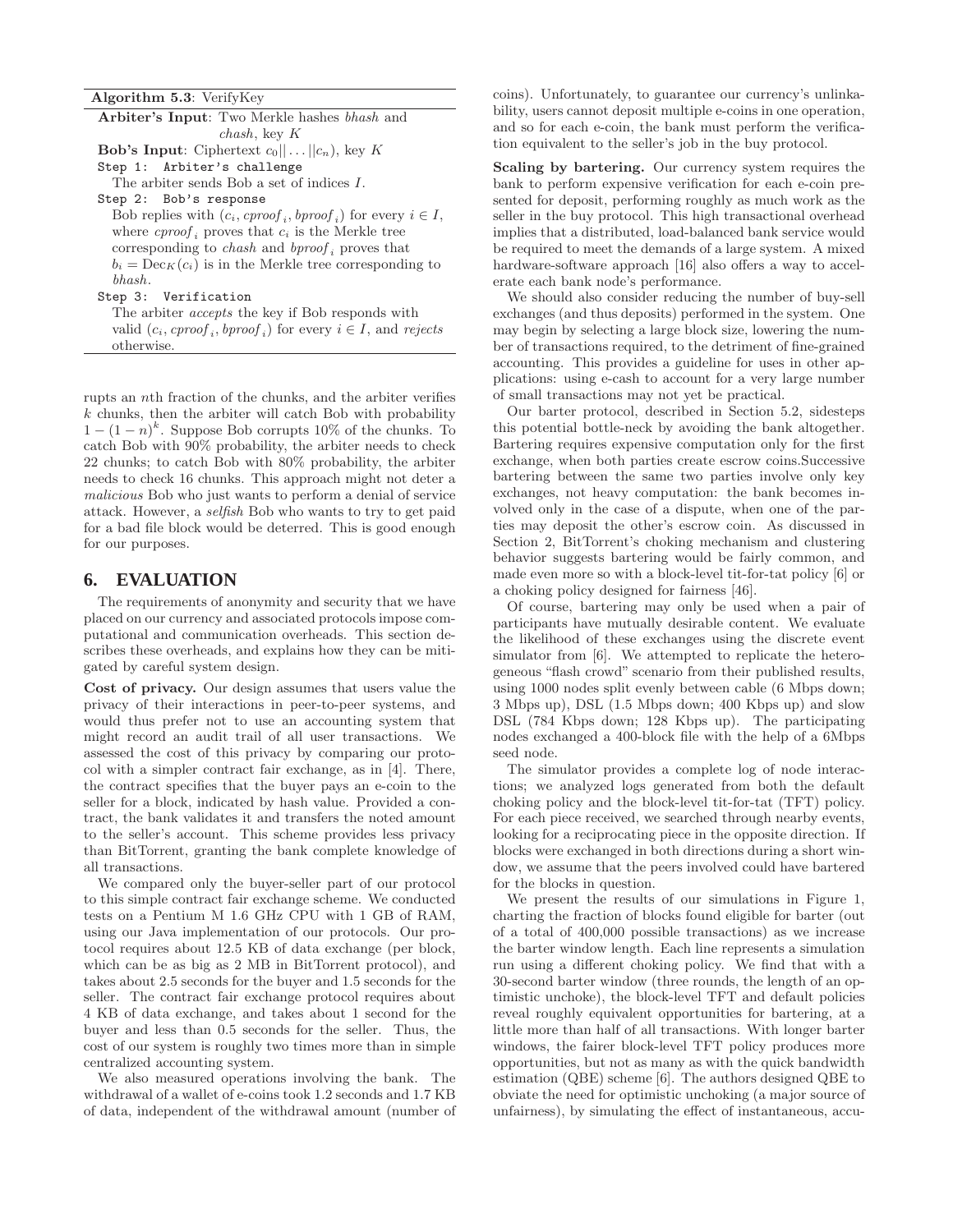

Figure 1: Bartering opportunities for different barter windows. Choking policies designed for fairness and clustering produce more opportunities for bartering.

rate bandwidth probes between nodes. This allows nodes to immediately begin unchoking their fastest neighbors, without need for the trial-and-error method of tit-for-tat.

These simulation results indicate that more than half of peer transactions between BitTorrent nodes involve reciprocation soon after. Finding more bartering opportunities requires modified choking policies designed for fairness and clustering; interestingly, the currency overhead aligns greater fairness, through barter, with reduced computational burden. However, achieving these results in practice may be more difficult: we do not simulate node churn, failure, nor do we attempt to integrate currency budgets or debt-reckoning at certain intervals into the choking policy. We leave this for future work.

Batched transactions. Bank deposits may also be reduced by grouping transactions over time: the bank may issue different coin denominations (i.e., \$1, \$2, \$4, etc.), which can be used to pay for multiple blocks at once. The bank must publish different keys corresponding to each coin denomination, so that they may be withdrawn and recognized by all users. A buyer could then negotiate a contract to pay for n decryption keys with  $log(n)$  coins. We expect peers may use larger coins once a long-standing relationship has been established (so that in case of a dispute, not many resources would have been wasted), thereby decreasing load on themselves and the bank.

We note that these techniques may apply to other currency systems as well, regardless of the underlying implementation. For example, Karma [47] builds a currency atop a distributed hash table (DHT); as a result, its karma-for-file exchange protocol requires many DHT lookups. Here, the overhead is defined by network latency, rather than computation, but this overhead may nevertheless be similarly reduced by bartering and batching.

# **7. ECONOMIC ISSUES**

In a monetized P2P network selfish peers serve as agents in a virtual economy. Peers that behave correctly not only earn money, but add value to the network. As peers join, the economy grows, requiring the creation and distribution of currency. The bank must implement a monetary policy and peers must navigate the marketplace. In this section we consider some simple solutions to these problems.

Entering the network. Users in a monetized file sharing network make money by sharing the files they acquire. This presents a bootstrapping problem: new users must obtain the resources (either e-cash or files) required to obtain files.

If the bank simply gives new users e-cash, the network becomes highly vulnerable to Sybil attacks [19]. Users will join repeatedly and e-coins will become worthless. A more reasonable option is to give away blocks from a randomly selected file. Unfortunately this places significant demand on the bank's bandwidth, and requires that the bank obtain a steady stream of desirable (and legal) content.

To avoid incentivizing Sybil attacks, we provide new users with neither coins nor files. Instead we assume an existing social network capable of distributing files and e-coins. It is in a P2P network's interest to admit productive users. We expect existing users to give (or lend) e-coins and files to trusted friends.

If a potential user cannot obtain resources through friends, they can also obtain e-coins using some real world resource. The bank may either sell e-coins for real money, or facilitate an auction between new and existing users. Alternatively, users can be given coins when they perform a bandwidth intensive task (for example, users look up webpages and compute hashes, which the bank then crosschecks). If the payoff of this task is small compared to the payoff of sharing files, users will not waste bandwidth to join multiple times.

Creation of money. In any monetized P2P network, there is a time and cost associated with each transaction. The bank must provide enough e-cash to satisfy the network's demand for simultaneous transactions. If the bank produces too few e-coins, the network cannot operate near full capacity, and if the bank produces too many e-coins inflation potentially leads to a monetary crash [30].

One proposed heuristic for currency creation is to grow the number of e-coins linearly with the number of users [47]. This heuristic ignores the fact that certain users add more value to a network than others. Furthermore, it does not address how new e-coins should be distributed. Simply paying users interest on their bank balances is problematic since it allows wealthy users to continually earn money without participating.

A simple, yet robust approach to wealth distribution is for the bank itself to participate in the network. The bank can inject new e-coins when making purchases, or destroy existing e-coins after making sales. To determine when currency should be created or destroyed the bank can monitor the rate at which files are bought and sold, as well as the rate at which e-coins are withdrawn and deposited. If currency becomes sparse, purchase requests will slow. If currency is overly abundant, purchase requests will increase but finding sellers will become difficult. In either case withdrawal and deposit rates with slow.

A more analytic approach to currency regulation is pursued in [30]. Using a restricted economic model, the authors demonstrate that bank balances (e.g. knowledge of wealth distribution) can predict how much currency can be added to a monetized P2P network without resulting in a crash. The model also allows the authors to bound the impact of altruistic behavior and money hoarding. Though their approach is promising, their results assume that all users have equal file-sharing resources (i.e. bandwidth, files to share). The authors believe that more realistic assumptions do not fundamentally change their results.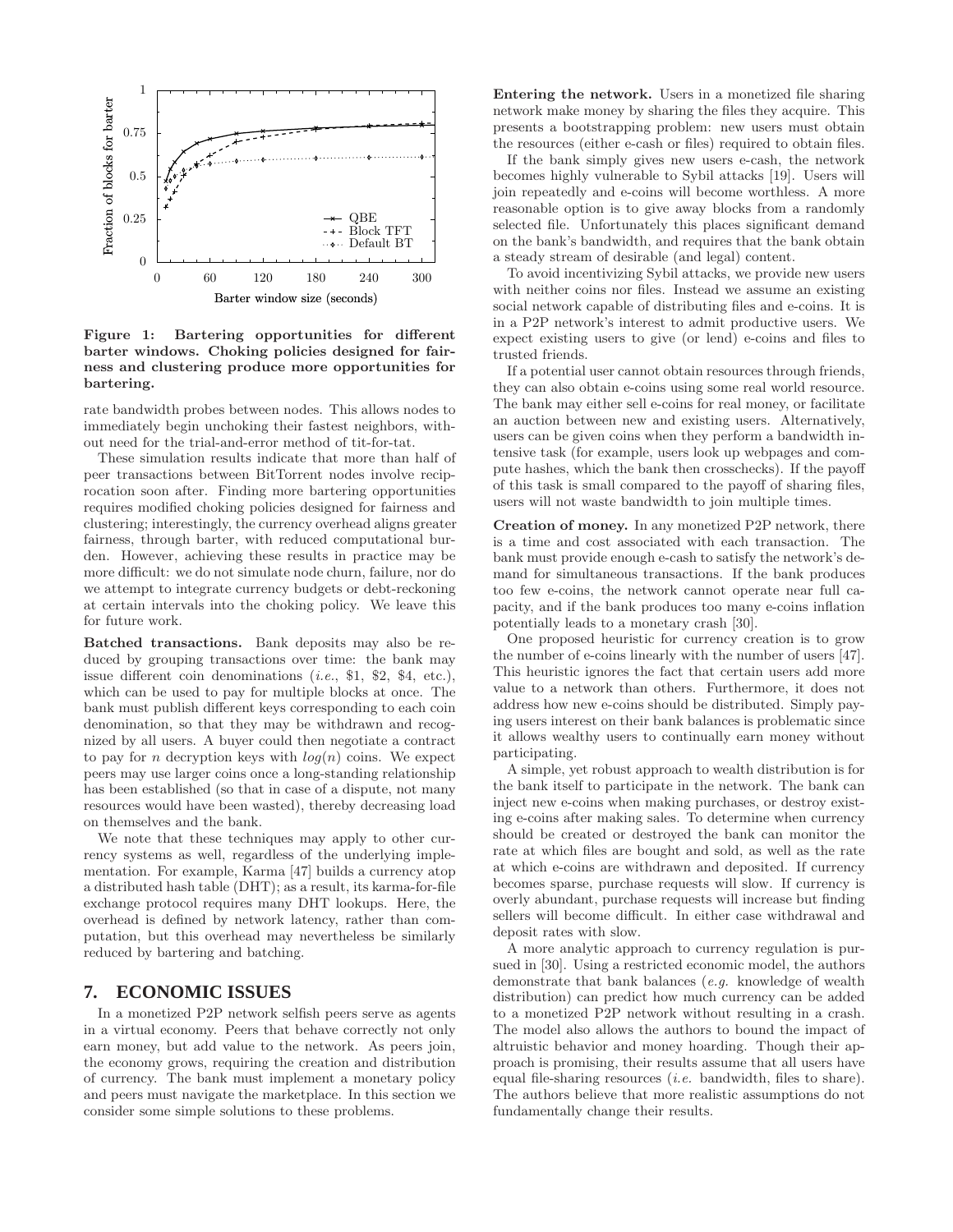Variable vs. fixed pricing. In our protocol, the price of a BitTorrent block is fixed at one e-coin. This minimizes the overhead associated with purchasing files, but requires the value of an e-coin to remain relatively constant; it also assumes that all content is priced the same per block. A protocol with variable prices permits sellers to correct for inflation and deflation. It also allows buyers to pay more for faster delivery of high-priority blocks (this would be useful for streaming). To enable variable pricing, the bank can produce multiple denominations of e-coins. If multiple coins are involved in a transaction, however, the overhead associated with depositing these coins grows linearly. Furthermore, client behavior becomes much more complex, since prices must be intelligently negotiated.

Our approach also provides incentives for the BitTorrent's "rarest first" heuristic. Even with fixed pricing, the rare blocks are more likely to be sold. Participants have an incentive to buy rare blocks first, making them more common, and helping to solve the problem of blockage at the end.

## **8. OTHER APPLICATIONS**

We believe e-cash can be securely and anonymously applied to many other distributed peer-to-peer systems. This section gives some insights on how to make use of e-cash to incentivize such applications. Even though the technical details are missing, the ideas are worth investigating.

Distributed lookup. In BitTorrent, users contact a centralized tracker for a list of neighbors who are likely to have the file. We want to remove any central trust points (except possibly the bank). We need the system to be efficient: lookup queries should not flood the whole network. We want to introduce incentives to encourage peers to help other users find files and to discourage unnecessary lookup queries.

One approach is to pay each node along the query path; the interaction between search depth and query price has been studied in random-tree networks [31]. In a fully incentivized DHT, payments would insure an efficient lookup structure and honest responses to queries. Suppose Alice wants to find some file (or a peer responsible for tracking the file). She asks Bob, the closest peer she knows to the file, for the next hop. Alice pays for this information using endorsed e-cash only if the next hop node is at least half-way closer to the file than Bob (which can be checked using hashes), as specified in the contract. Then Alice would contact the next node and repeat the process. Alice pays all peers that help her find the file, encouraging peers to cooperate, and discouraging fake lookups.

Distributed storage. A distributed storage system allows a user to backup her data on another peer's machine. Suppose Alice wants to backup her data, and this will be done on Bob's machine. If Alice pays Bob upfront, then Bob has no incentive to store the data, he already got the money. However, if Alice pays him upon retrieval, then if she decides she no longer needs the data, she would never pay and Bob would have wasted his resources storing her data.

We propose that Alice pays Bob upfront, but Bob gives her a warranty check in return (via a fair exchange protocol) that contains a Merkle hash of the data (for the arbiter to easily verify without downloading the whole data), an unendorsed e-coin, and an escrow of the endorsement. If Bob ever loses or corrupts the data, the arbiter would decrypt the escrow and pay Alice for her damage. The bank can ensure that Bob always maintains a balance large enough to cover his liability. When Alice gets her data, the check is invalidated.

Distributed computation. In current distributed computing projects, like Rosetta@Home [44], people voluntarily donate their excess CPU cycles to perform computationheavy tasks. We can transform this one-way system into a mutually beneficial computing cluster. Users can accept outside jobs when their CPU is not fully loaded, and pay other users to perform some computations when they need more resources.

Suppose Alice wants some computation-heavy task to be done (although I/O-heavy tasks may also be considered). We propose that using e-cash can provide an incentive for other uses to not only contribute in this computation but also perform it correctly. For some problems, such as graph coloring (in NP), verifying the correctness of the answer is easy, and so can be a part of the contract. In optimization problems, the contract may specify that the best answer within a deadline will be paid (the most), and again the verification is easy. Unfortunately, this is not true for some other types of problems.

Onion routing. In onion routing (i.e. anonymous remailing) [11, 23, 18], participants route their messages through randomly chosen intermediate peers to disguise the origin and destination of messages. Each router only knows about the next hop, and so the real sender and receiver is hidden. Selfish peers might want to use the system to send and receive messages, but refuse to route other peers' packets. As an incentive, a router gets paid only if it passes a message to the next router in chain, by using threshold endorsed e-cash as explained by Camenisch et al. [9]. For a router to get paid, it needs to collaborate with both the previous and the next hops.

### **9. RELATED WORK**

This paper is not the first to propose currency-based approaches to resource allocation in distributed systems. Previous work has seen currencies used to allocate resources in grids [27] and sensor networks [14], pay for distributed storage [26], and optimize queries in distributed databases [45]. Game-theoretic analyses of peer-to-peer currency systems and associated equilibria are detailed in [24, 22, 30]. Mojo Nation [49] used a currency for incentives that was not provably secure or privacy-preserving. Karma [47] describes a currency built atop a DHT, which places the responsibility of maintaining each node's bank account and processing transactions with a "bank-set" of randomly-chosen nodes from the DHT. This decentralization makes it difficult to effectively manage the currency (see Section 7), requiring  $O(N^2)$  messages. Though these systems provide useful examples of currency-based design, they do not address issues of privacy and security that we consider essential.

Local and centralized reputation systems have also been used to provide incentives in peer-to-peer systems [50, 37]. Some even quantify local reputation values in terms of nonfungible credit [40] or currency [2], extending the barter economy by identifying chains of indebted nodes that can be used for transitive exchanges. However, reputation schemes are less effective when discredited pseudonyms can be easily shed, limiting their applicability in peer-to-peer and privacyenhancing systems [17, 36]. Friedman and Resnick [21] show